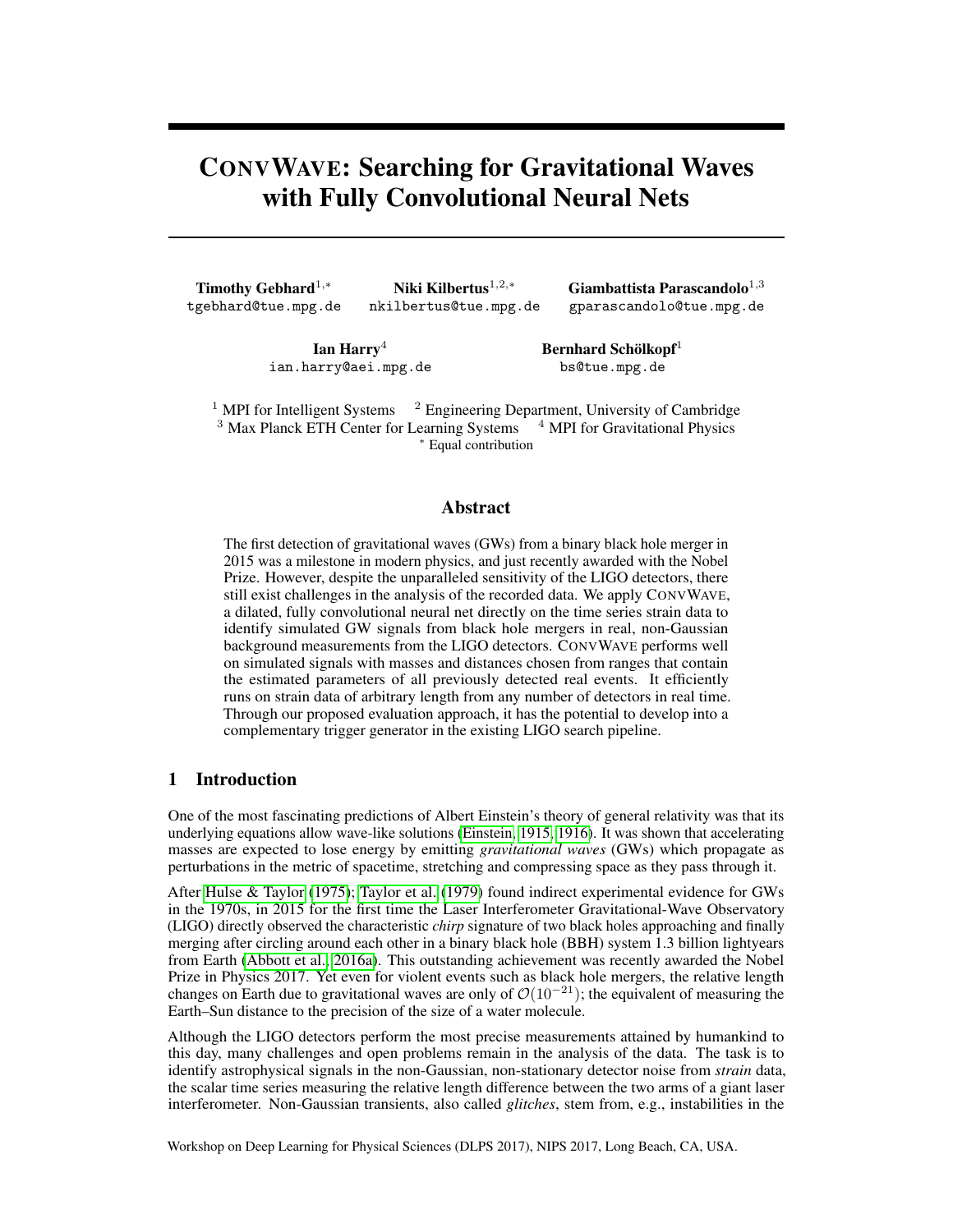power grid, thermal excitations of the mirror suspensions, or scattered laser light.<sup>[1](#page-1-0)</sup> At the current sensitivity, glitches occur several orders of magnitude more frequently than real GW signals (e.g. [Abbott et al., 2016c\)](#page-4-3). For more details about the LIGO instruments, see also [Aasi et al.](#page-4-4) [\(2015\)](#page-4-4).

Current search pipelines for compact binary coalescences at LIGO are based on *matched filtering* [\(Allen, 2005;](#page-4-5) [Allen et al., 2012\)](#page-4-6), which by construction is optimal for stationary Gaussian noise. Through various signal consistency tests, the pipeline can also deal with non-Gaussian and nonstationary noise. However, in matched filtering one needs to first process data from each detector individually and afterwards combine the results, which does not scale well in the number of detectors. Increasing this number is crucial for both the sensitivity and the ability to localize the source of astrophysical events. Hence, machine learning can yield two potential improvements: Firstly, it may scale better computationally. Secondly, it can flexibly learn the structure of the specific glitches in each detector, making it easier to distinguish them from actual signals.

## 1.1 Related work

Most previous applications of machine learning for the detection task use *trigger data* from the matched filtering pipeline as input [\(Adams et al., 2013;](#page-4-7) [Baker et al., 2015;](#page-4-8) [Hodge, 2014;](#page-5-2) [Kapadia](#page-5-3) [et al., 2017\)](#page-5-3). A trigger is a collection of numbers that describe a potential event, e.g., the time of merger, parameters of the matched template, the signal-to-noise ratio (SNR) or manually tuned test statistics to distinguish glitches from signals. There is also a related body of work on a slightly different task, namely glitch classification and denoising [\(Powell et al., 2015,](#page-5-4) [2016;](#page-5-5) [Mukund et al.,](#page-5-6) [2016;](#page-5-6) [Torres-Forné et al., 2016;](#page-5-7) [Zevin et al., 2017;](#page-5-8) [George et al., 2017\)](#page-5-9).

[George & Huerta](#page-5-10) [\(2016\)](#page-5-10) and [Gabbard et al.](#page-5-11) [\(2017\)](#page-5-11) are closest to our work, as they also apply 1D-CNNs to detect GWs in strain data. Using real LIGO noise, taken from advanced LIGO's first observing run, [George & Huerta](#page-5-12) [\(2017\)](#page-5-12) have shown, for the first time, that CNNs can detect real GW signals and estimate their parameters, in particular GW150914, after training on noise from  $GW151226<sup>2</sup>$  $GW151226<sup>2</sup>$  $GW151226<sup>2</sup>$ . They apply a sliding window individually to each detector for prediction on longer recordings than the fixed size input. Our architecture differs in that we do not use fully connected layers, thereby avoiding repeated computation of the same convolutions, and stack recordings from different detectors to a single, multi-channel input. Our present work focuses on how to label and evaluate detections for continuous output, and not on improving the detection sensitivity.

#### 1.2 Contributions

We propose an approach for real-time tagging of multi-detector strain data recordings to detect GWs using a deep, dilated, fully convolutional neural net.<sup>[3](#page-1-2)</sup> Our approach, nicknamed CONVWAVE, has the following properties: a) It directly processes arbitrary length inputs during training and testing without computational overhead, giving outputs with full time resolution, b) the model inherently handles any number of detectors (no individual application for each detector), c) our method adapts to unseen events and detector characteristics, d) the net can potentially be developed into a real-time, complementary trigger generator for the current search pipeline. To this end, we propose a labeling procedure and detection metrics for continuous predictions. In experiments with simulated signals and real detector recordings from the LIGO detectors, we demonstrate the applicability of CONVWAVE.

# <span id="page-1-3"></span>2 Methods

#### 2.1 Data

Our data are in principle created by taking a stretch of real detector noise as background, and adding a simulated GW signal to it ("injection"). For the background noise, we use 4096 s chunks of strain data recorded by the LIGO detectors around the events GW150914 and GW151226 and down-sample them to 2048 Hz. Simulated waveforms are generated with the

<span id="page-1-1"></span><span id="page-1-0"></span><sup>&</sup>lt;sup>1</sup>For more information about glitches, see e.g. the *GravitySpy* "Field Guide": <https://gravityspy.org>. <sup>2</sup>The used data are available at the *LIGO Open Science Center* (LOSC): <https://losc.ligo.org/events>. See also [Vallisneri et al.](#page-5-13) [\(2015\)](#page-5-13).

<span id="page-1-2"></span> $3$ All code is publicly available at: <https://github.com/nikikilbertus/convwave>.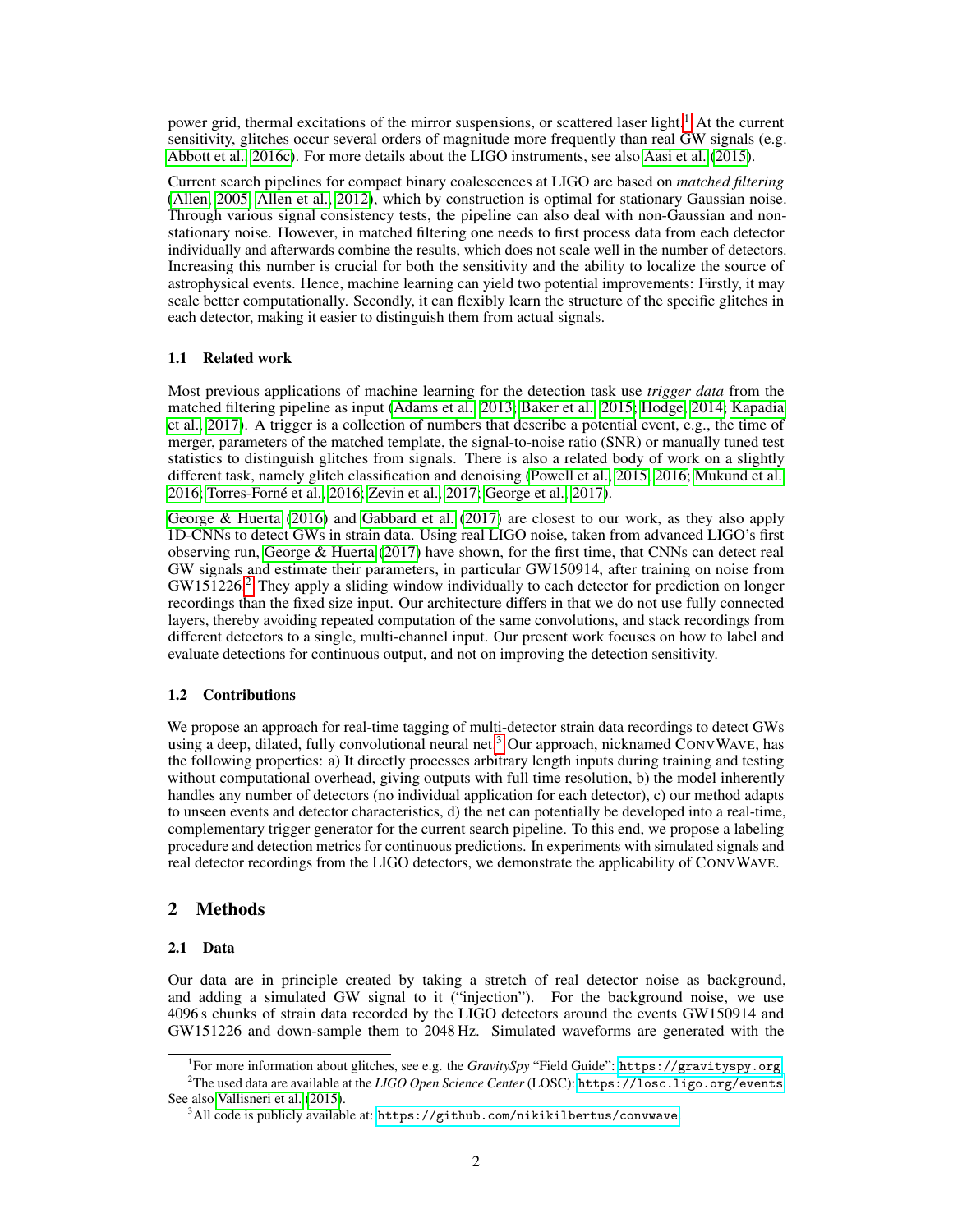

<span id="page-2-0"></span>Figure 1: We show a training example with the corresponding labels including the fuzzy zones.

pycbc.waveform.waveform.get\_td\_waveform function of the PyCBC software package [\(Can](#page-4-9)[ton et al., 2014;](#page-4-9) [Usman et al., 2016;](#page-5-14) [Nitz et al., 2017\)](#page-5-15). In our experiments, we use a particular BBH waveform approximant tuned to numerical relativity, approximant='SEOBNRv4' [\(Bohé et al.,](#page-4-10) [2017\)](#page-4-10). We chose the minimum frequency f\_lower=15. Both masses and the distance are drawn uniformly at random between 2 to 50 solar masses and 100 Mpc to 1700 Mpc respectively. For now, the antenna pattern function for H1/L1 was ignored for simplicity.

We repeatedly select 12 s of recording at random from both the Hanford and Livingston data and inject up to two waveforms, each cropped to a random length uniformly between 1 s to 3 s. Further, for each waveform we introduce a small random difference in injection time between the detectors, consistent with their distance. Different injections do not overlap within individual detectors. We whiten the results using the PSD obtained from the corresponding detector measurements, and apply a band pass from 42 Hz to 800 Hz. In total, we generate  $5 \cdot 4096$  such examples of length  $d :=$  $12 s \cdot 2048 \text{ Hz} = 24576$  for both training and testing. The waveforms used for training and testing are sampled from the same parameter space, but do not overlap. We also generate a *label vector* of the same length, marking the parts of the time series containing an injection.

The *naïve label vector*  $y \in \{0,1\}^d$  consists of ones during injections, and zeros everywhere else. We use these labels in our first experiments. However, real black hole merger waveforms do not have such a well-defined beginning. Furthermore, in practice it suffices for a detection to tag only the salient *coalescence* around the peak of the waveform, see Figure [1.](#page-2-0) There is no natural definition of the coalescence period, hence sharp on/off transitions are both artificial and overly demanding. We address this problem by a) defining the coalescence period as the *full width at half maximum* (FWHM) of the waveform envelope computed via a Hilbert transform, and b) adding *fuzzy zones* around the coalescence during training, which are parts of the (predicted) label that are ignored when computing the loss (faintest 20% of the FWHM interval). This helps to avoid the net being "distracted" by negative feedback from the arbitrary edges. Figure [1](#page-2-0) also illustrates this procedure.

#### 2.2 Training and Evaluation

Inspired by Google's *WaveNet* [\(van den Oord et al., 2016\)](#page-5-16), we use a stack of dilated convolutions to get a large receptive field with a reasonable number of layers. We use 12 convolutional layers with exponentially increasing  $(1, 2, 4, \ldots, 2048)$  dilations (kernel size 2; 64 kernels each), ELU activations, and batch-normalization, resulting in a receptive field of 4096 (2 s). To preserve the resolution from input to output we use zero-padding. One additional conv-layer with kernel size 1 at both the top and bottom of the stack adjusts the number of channels for the input from 2 to 128, and from 128 to 1 for the output. We train using *Adam* [\(Kingma & Ba, 2014\)](#page-5-17) and mini-batches of size 16, rrom 128 to 1 for the output. We train using *Adam* (Kingma & Ba, 2014) and mini-batches of size 16,<br>reducing the initial learning rate of 0.0001 by a factor of  $\sqrt{2}$  every 3 epochs. The weighted binary cross-entropy loss uses 0 as a weight for the fuzzy zones, and 1 everywhere else, effectively ignoring the prediction in the fuzzy zones. We implemented CONVWAVE in *PyTorch*.

Besides the loss, we report the accuracy Acc  $:= 1/d \cdot \sum_{i=1}^{d} 1\{y_i = \text{round}(\hat{y}_i)\}\)$ , with the prediction  $\hat{y} \in [0,1]^d$  and the true label  $y \in \{0,1\}^d$ . For the following metrics, we post-process the prediction  $\hat{y}$  by smoothing it using a rolling average with window size 20. We consider an injection as *detected*, iff round( $\hat{y}$ ) is one for more than a fraction of  $\theta_{\text{det}} \in [0, 1]$  of the FWHM, giving true positives (TP) and false negatives (FN). Further, we define a false positive (FP), or *false alarm*,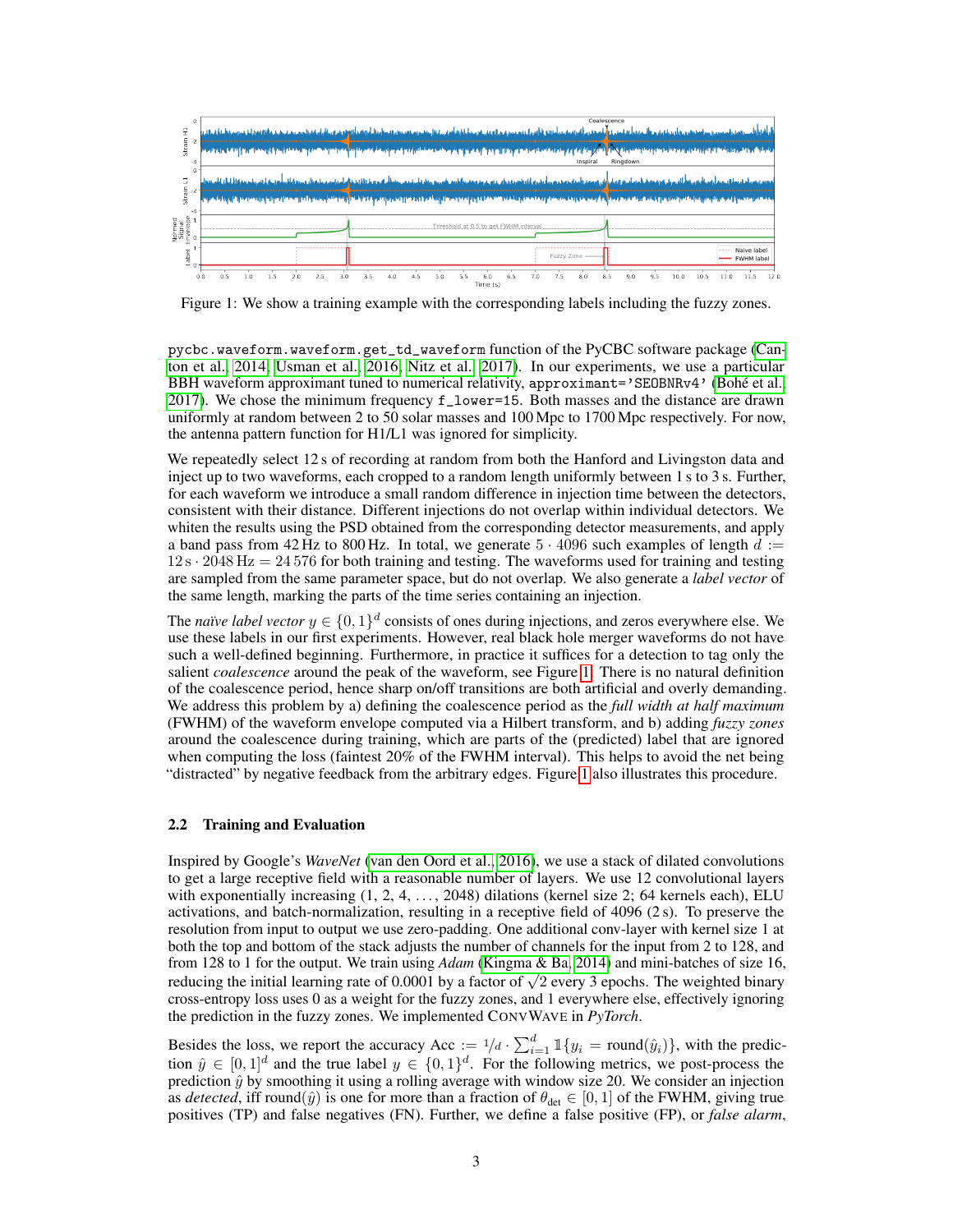<span id="page-3-3"></span>Table 1: We report test loss and accuracy using naïve labels on the five datasets (characterized by median, minimum and maximum SNR) with and without curriculum learning (CL), and the injection detection evaluation using the FWHM characterization of coalescences for  $\theta_{\text{det}} = 0.1, \theta_{\text{fa}} = 0.9$ . Results differ by  $\langle 3\%$  points between the two datasets; we therefore only report for GW151226.

|                | SNR H <sub>1</sub>                   | SNR L1                         | Naïve Label |          | Naïve + CL |       | Coalescence Detection (FWHM) |       |            |          |
|----------------|--------------------------------------|--------------------------------|-------------|----------|------------|-------|------------------------------|-------|------------|----------|
| Distance (Mpc) | Median $M_{\text{Min}}^{\text{Max}}$ | Median $\frac{Max}{Min}$       | Loss        | Acc.     | Loss       | Acc.  | Loss                         | Acc.  | Det. Ratio | FA Ratio |
| $100 - 300$    | $6.53\substack{28.47\\0.59}$         | $6.38\substack{26.64\\0.59}$   | 0.112       | 96.6%    |            |       | 0.015                        | 99.8% | 97.4%      | 0.4%     |
| 250-500        | $3.48\substack{11.58\\0.31}$         | $3.43\substack{10.78 \\ 0.32}$ | 0.151       | $95.4\%$ | 0.145      | 95.6% | 0.016                        | 99.8% | 93.8%      | $1.0\%$  |
| 400-800        | $2.28\substack{7.42\\0.21}$          | $2.23\substack{7.01\\0.20}$    | 0.190       | 94.2%    | 0.178      | 94.4% | 0.016                        | 99.8% | 89.3%      | $0.7\%$  |
| 700-1200       | $1.40\substack{4.15 \\ 0.13}$        | $1.37_{0.14}^{3.77}$           | 0.226       | 92.6%    | 0.220      | 92.8% | 0.018                        | 99.7% | $75.2\%$   | 1.5%     |
| 1000-1700      | $0.97\substack{2.93 \\ 0.10}$        | $0.95\substack{2.76 \\ 0.09}$  | 0.260       | 91.2%    | 0.252      | 91.4% | 0.021                        | 99.7% | 64.1%      | .6%      |



<span id="page-3-4"></span>Figure 2: Example FWHM predictions from the 1000–1700 Mpc test set (GW150914).

as a series of ones in round $(\hat{y})$  disagreeing with y on a fraction of more than  $\theta_{fa} \in [0,1]^4$  $\theta_{fa} \in [0,1]^4$ . For a meaningful evaluation, we also need a measure for the "faintness" of an event. One natural choice is the peak signal-to-noise ratio (SNR), the ratio of the peak amplitude of the (whitened) waveform to the standard deviation of the (whitened) noise.<sup>[5](#page-3-1)</sup>

# 3 Experiments and Results

First, we split the overall distance range 100 Mpc to 1700 Mpc into five subranges corresponding to five levels of "difficulty".<sup>[6](#page-3-2)</sup> In Table [1,](#page-3-3) we summarize the results of training our network for 50 epochs for each range a) from scratch, and b) for curriculum learning, i.e., sequentially transferring the weights from easier to harder datasets. In these first experiments, we predict the *complete* injections; i.e., the label vector is 1 whenever an injection is present (*naïve labels*). In Table [1,](#page-3-3) we show the average loss and accuracy on the test sets. Curriculum learning yields only marginal improvements.

Next, we evaluate the detection task as described in section [2,](#page-1-3) i.e, we train and predict (for 50 epochs, using our *fuzzy zones* for both) on the FWHM intervals of the signal envelopes. As for the previous experiments, we performed minimal fine-tuning on our hyper-parameters. In Table [1,](#page-3-3) we report the loss and accuracy (for comparison), as well as the detection ratio  $TP/(TP + FN)$  and false alarm ratio  $FP/(TP + FP)$ . The results show that CONVWAVE reliably recovers coalescences over a wide range of SNRs, while triggering few false alarms. For an example prediction, see Figure [2.](#page-3-4)

As a final test, we apply the model that we learned on the GW151226 data using FWHM labels (distances 1000–1700 Mpc) to the full 4096 s around the GW150914 event. Again, we smooth the prediction with a rolling average (window size 200). We indeed successfully recover the event at the correct location without a single false alarm, proving that our method is also able to generalize beyond the characteristics of the particular waveforms and noise it was trained on.

# 4 Conclusion

CONVWAVE is a fully convolutional neural net architecture with dilated kernels to detect gravitational wave signals from compact binary coalescences in strain measurements from any number of detectors.

<span id="page-3-0"></span><sup>&</sup>lt;sup>4</sup>There is no notion of true negatives in a continuous prediction.

<span id="page-3-1"></span><sup>&</sup>lt;sup>5</sup>We remark that this differs from the SNR definition used in the context of matched filtering [\(Allen, 2005\)](#page-4-5).

<span id="page-3-2"></span><sup>&</sup>lt;sup>6</sup> Previous detections were estimated at 410, 440, 880, 540 and 40 Mpc [\(Abbott et al., 2016a](#page-4-2)[,b,](#page-4-13) [2017a](#page-4-12),b,[c\)](#page-4-14).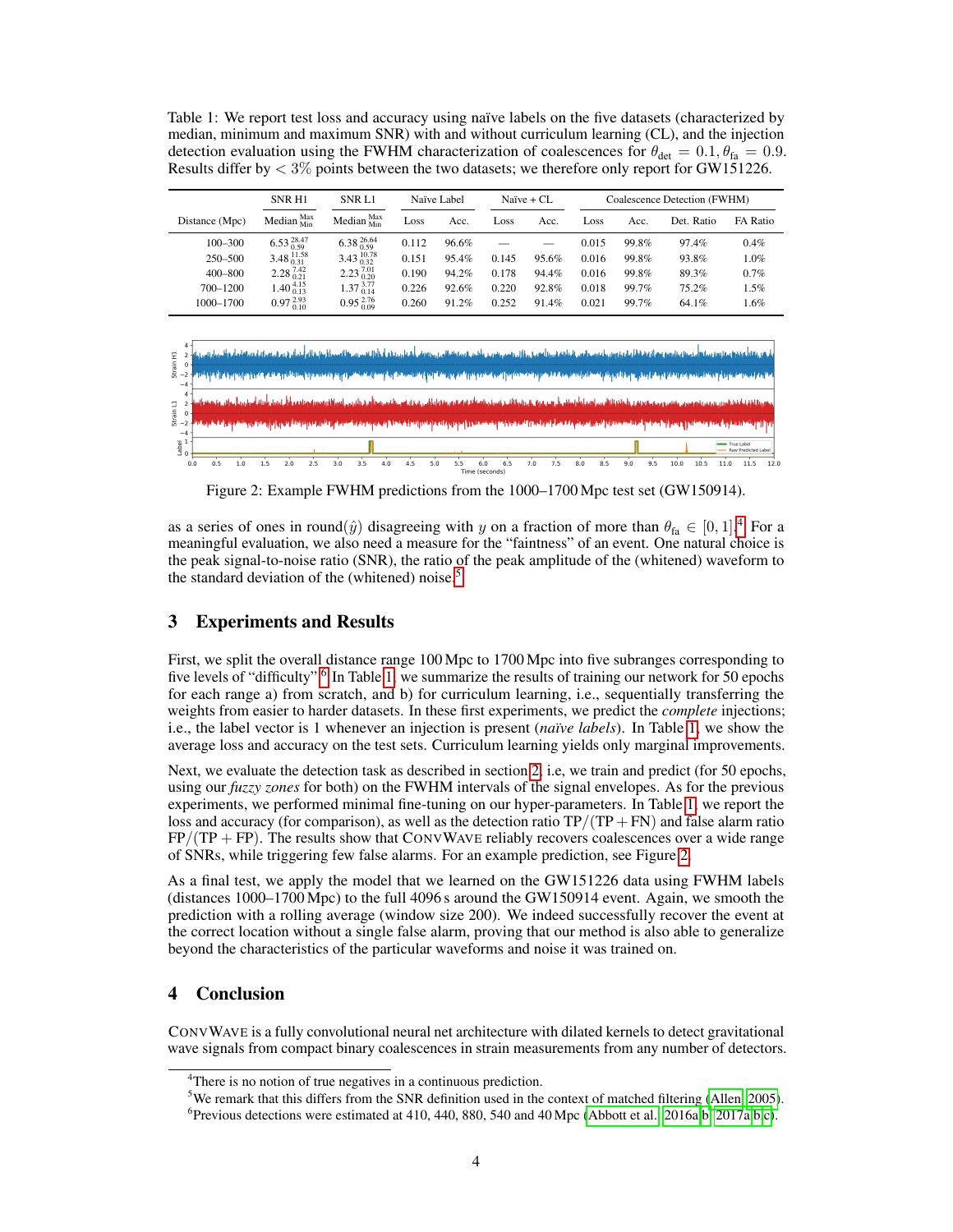We evaluate CONVWAVE on real measurements from the LIGO Hanford and Livingston detectors and simulated waveforms with mass and distance parameter ranges that include the estimates for all actual events detected so far. Further, we use fuzzy zones as a trick to improve convergence during training, and introduce an evaluation procedure for coalescence detection based on the FWHM of the signal envelope. Following our encouraging preliminary results, we plan to investigate how CONVWAVE can be developed into a complementary trigger generator for the LIGO search pipeline, and properly compare its performance to matched filtering.

#### References

- <span id="page-4-4"></span>J. Aasi, B. P. Abbott, R. Abbott, et al. Advanced LIGO. *Classical and Quantum Gravity*, 32(7): 074001, 2015. DOI: [10.1088/0264-9381/32/7/074001](https://doi.org/10.1088/0264-9381/32/7/074001).
- <span id="page-4-2"></span>B. P. Abbott, R. Abbott, T. D. Abbott, et al. Observation of Gravitational Waves from a Binary Black Hole Merger. *Physical Review Letters*, 116:061102, 2016a. *Physical Review Letters*, 116:061102, 2016a. DOI: [10.1103/PhysRevLett.116.061102](https://doi.org/10.1103/PhysRevLett.116.061102).
- <span id="page-4-11"></span>B. P. Abbott, R. Abbott, T. D. Abbott, et al. GW151226: Observation of Gravitational Waves from a 22-Solar-Mass Binary Black Hole Coalescence. *Physical Review Letters*, 116:241103, 2016b. DOI: [10.1103/PhysRevLett.116.241103](https://doi.org/10.1103/PhysRevLett.116.241103).
- <span id="page-4-3"></span>B. P. Abbott, R. Abbott, T. D. Abbott, et al. Characterization of transient noise in advanced LIGO relevant to gravitational wave signal GW150914. *Classical and Quantum Gravity*, 33(13):134001, 2016c. DOI: [10.1088/0264-9381/33/13/134001](https://doi.org/10.1088/0264-9381/33/13/134001).
- <span id="page-4-12"></span>B. P. Abbott, R. Abbott, T. D. Abbott, et al. GW170104: Observation of a 50-Solar-Mass Binary Black Hole Coalescence at Redshift 0.2. *Physical Review Letters*, 118:221101, 2017a. DOI: [10.1103/PhysRevLett.118.221101](https://doi.org/10.1103/PhysRevLett.118.221101).
- <span id="page-4-13"></span>B. P. Abbott, R. Abbott, T. D. Abbott, et al. GW170814: A Three-Detector Observation of Gravitational Waves from a Binary Black Hole Coalescence. *Physical Review Letters*, 119:141101, 2017b. DOI: [10.1103/PhysRevLett.119.141101](https://doi.org/10.1103/PhysRevLett.119.141101).
- <span id="page-4-14"></span>B. P. Abbott, R. Abbott, T. D. Abbott, et al. GW170817: Observation of gravitational waves from a binary neutron star inspiral. *Physical Review Letters*, 119(16), 2017c. DOI: [10.1103/physrevlett.119.161101](https://doi.org/10.1103/physrevlett.119.161101).
- <span id="page-4-7"></span>T. S. Adams, D. Meacher, J. Clark, et al. Gravitational-Wave Detection using Multivariate Analysis. *Physical Review D*, 88(6), 2013. DOI: [10.1103/PhysRevD.88.062006](https://doi.org/10.1103/PhysRevD.88.062006).
- <span id="page-4-5"></span>B. Allen. A  $\chi^2$  time-frequency discriminator for gravitational wave detection. *Physical Review D*, 71 (6), 2005. DOI: [10.1103/physrevd.71.062001](https://doi.org/10.1103/physrevd.71.062001).
- <span id="page-4-6"></span>B. Allen, W. G. Anderson, P. R. Brady, et al. FINDCHIRP: An algorithm for detection of gravitational waves from inspiraling compact binaries. *Physical Review D*, 85(12), 2012. DOI: [10.1103/physrevd.85.122006](https://doi.org/10.1103/physrevd.85.122006).
- <span id="page-4-8"></span>P. T. Baker, S. Caudill, K. A. Hodge, et al. Multivariate classification with random forests for gravitational wave searches of black hole binary coalescence. *Physical Review D*, 91(6), 2015. DOI: [10.1103/physrevd.91.062004](https://doi.org/10.1103/physrevd.91.062004).
- <span id="page-4-10"></span>A. Bohé, L. Shao, A. Taracchini, et al. Improved effective-one-body model of spinning, nonprecessing binary black holes for the era of gravitational-wave astrophysics with advanced detectors. *Physical Review D*, 95(4), 2017. DOI: [10.1103/physrevd.95.044028](https://doi.org/10.1103/physrevd.95.044028).
- <span id="page-4-9"></span>T. Dal Canton et al. Implementing a search for aligned-spin neutron star-black hole systems with advanced ground based gravitational wave detectors. *Physical Review D*, 90(8):082004, 2014. DOI: [10.1103/PhysRevD.90.082004](https://doi.org/10.1103/PhysRevD.90.082004).
- <span id="page-4-0"></span>A. Einstein. Zur Allgemeinen Relativitätstheorie. *Sitzungsberichte der Königlich Preußischen Akademie der Wissenschaften*, 1915:778–786, 1915.
- <span id="page-4-1"></span>A. Einstein. Näherungsweise Integration der Feldgleichungen der Gravitation. *Sitzungsberichte der Königlich Preußischen Akademie der Wissenschaften*, 1916:688–696, 1916.